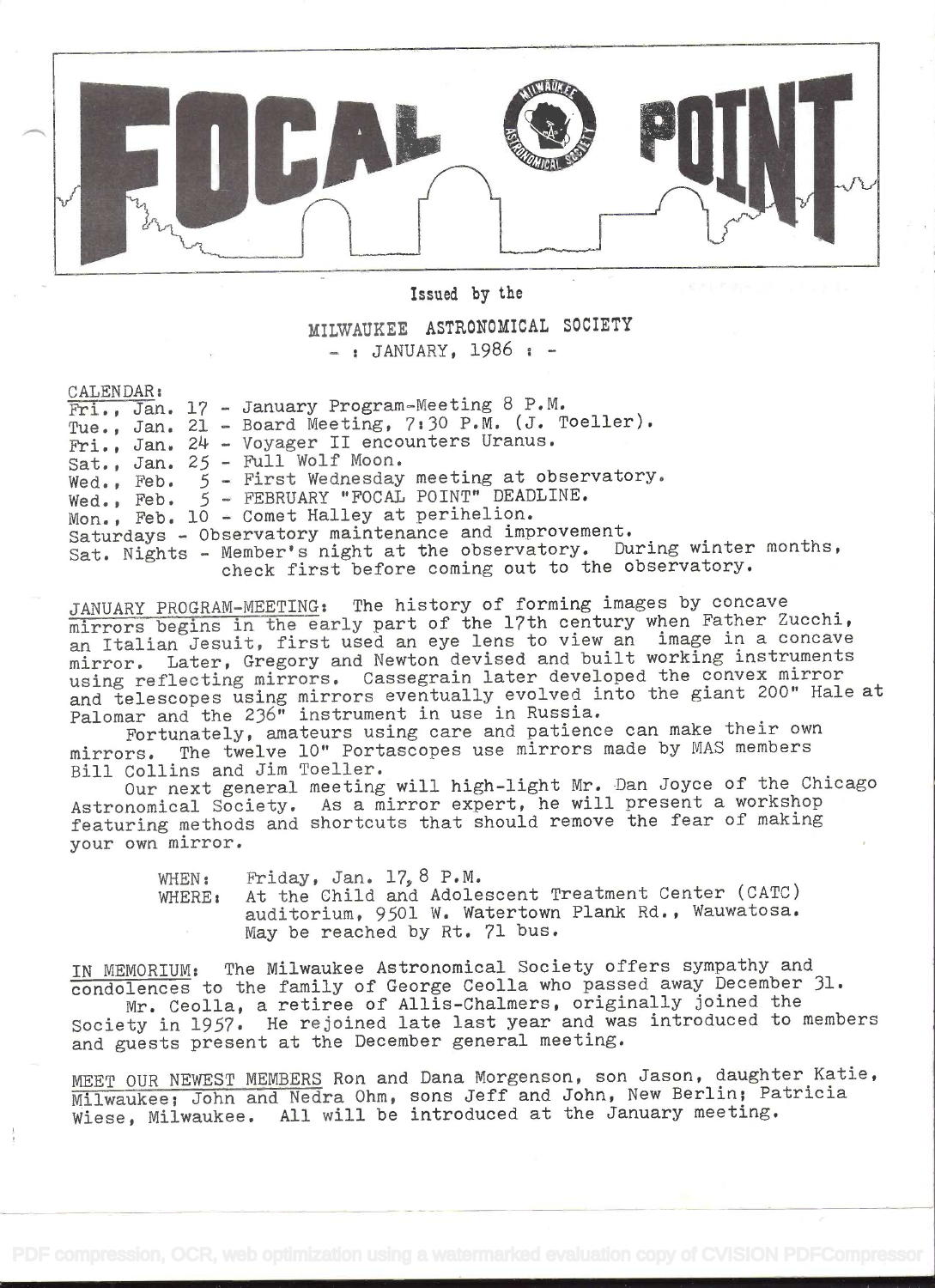COMET HALLEY NEWS: Check its progress with "Sky and Telescope," "The COMET HALLEY NEWS: Check its progress with "Sky and Telescope," "The<br>Reflector," or "Astronomy" magazines. By nightfall January 15 it should be about 10° north and west of Jupiter. Look for a fuzzy patch below the water jar in Aquarius. The tail will point up. Observe from a dark place. The moon will be waxing crescent. By the end of the month the comet will be near the western horizon. Then, as it moves toward perihelion Feb. 10, we all say goodbye until late February when we get up before the birds to watch the east-southeast sky before sun-up.

The Society is getting tons of exposure from the media. President Dan Koehler estimated we've shown the comet to 6-8000 people. We've gotten \$400 which will be forwarded to the Astronomical League. A lady ninety years young was shown the comet at Whitnall Park. She also saw it in 1910

Show Halley to your neighbors. This is a big chance to boost your Society.

OBSERVATORY NEWS: Details of 26" telescope completion worked out at a previous committee meeting. John Asztalos made some excellent pictures of Comet Halley on hypersensitized film. A lot of comet observing is being done at the observatory. In addition to keeping the washroom doors being done at the observatory. In addition to keeping the washibom doors<br>closed, also close the door to the darkroom. The general membership is invited to attend First Wednesday meetings. During the winter months, check first to see if access to the observatory is possible.

APOLOGIES! The December, 1985 "Focal Point" reported that Sally-Jo Trummer is the new MAS historian. This is incorrect! Our new historian is Sally Waraczynski, 3725 S. 71st St., Milwaukee 53220 (321-0918). If you have any historical articles, pictures, or memorabilia pertaining to the MAS, please forward them to her at the above address.

GRAZING OCCULTATIONS:

| NIGHT | $\bigcap$ $F$ | MAG. | TIME        | SUNLIGHT | ANGLE<br>CUSP | <b>RATING</b> |  |
|-------|---------------|------|-------------|----------|---------------|---------------|--|
| Feb.  |               | 6.8  | 2:07<br>AM  | 48       |               | Favorable     |  |
| Mar.  | $14 - 15$     | 7.4  | $3:06$ PM   | 18       | 1.4N          | Favorable     |  |
|       | Mar. 18-19    | 8.0  | $10:51$ PM  | 54       | 7.0N          | Marginal      |  |
|       | Mar. 19-20    | 6.4  | PM<br>11:43 | 64       | 7.5N          | Favorable     |  |
| Apr.  | $14 - 15$     | 8.3  | 7:34<br>PM  | 27       | 7.7N          | Marginal      |  |

<sup>A</sup>grazing occultation occurs when the moon passes a star so closely that, when viewed through a telescope, the star intermittently disappears and reappears as the moon's mountains and valleys pass by. Telescopes are spaced a tenth of a mile apart along a two mile stretch of road at <sup>a</sup> predicted location. Sightings are recorded at a central station.<br>For details, call Virgil Tangney (327-7976).

Participants in graze expeditions can deduct expenses for tax purposes. Gerry Samolyk (475-9418) has forms.

The February First Wednesday meeting will cover grazes.

FOR SALE OR TRADE: 17.5"  $f/4.4$  Dobsonian telescope complete with plywood tube and rocker, Jaeger super-focuser, 50mm wide field finder, nine-point support mirror cell, and precision diagonal holder. One person can assemble and disassemble this instrument as it breaks down into a 20 lb. eyepiece section, a 40 lb. central section, a 40 lb. mirror section, and a 50 lb. rocker section.

<sup>A</sup>photo of this great light bucket appears in "Telescope Making" magazine, issue #19. The picture will also be made available at the

January General Meeting.<br>Offers are welcome. Please contact John Phelps Jr., 8621 W. 167 Place, Orland, Ill., 60462 (312-532-2968).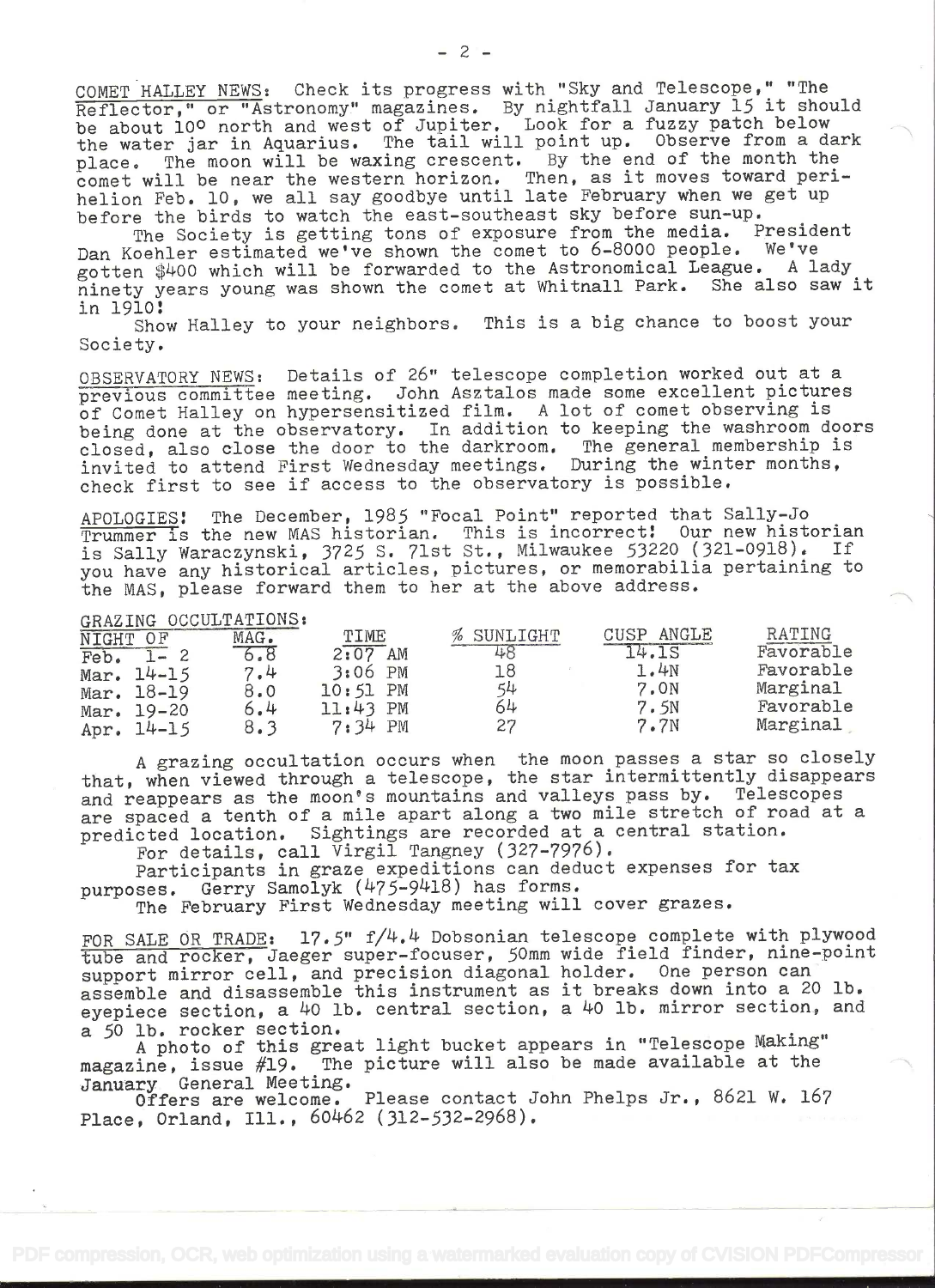## WINTER HERSCHEL OBJECTS (BY LEE KEITH):

For those observers who would like to sample the Herschel Club objects, the following are the best objects for the winter. My point in giving the list is that not all the Herschel object are dim. Many of the objects are open clusters which are not hard to find. tn fact, the first object, NGC 869, is the famous "Double Cluster" in Perseus which is easily visible in binoculars!

So next time the clouds part and the wind chills are above zero, bundle up and sample a few of these Herschel objects. You may find that they are not that touqh to find and will continue on in the list!

| <b>NGC</b>             | Coordinates |            |           |        |                                                                                                                                                       |
|------------------------|-------------|------------|-----------|--------|-------------------------------------------------------------------------------------------------------------------------------------------------------|
| Number<br>WINTER GROUP | R.A.        |            | Dec.      |        | Seeing Description                                                                                                                                    |
| 869                    | 02h 15m     | +56 55'    |           | Good   | Very rich & compact cluster with dozens of<br>bright members. Beautiful! [Double Cluster]                                                             |
| 1023                   | $02h$ $37m$ | $+38$ 52'  |           | Good   | Bright & highly elongated with very bright<br>nucleus. With averted vision, halo extends<br>for >10 arcminutes! Nice!                                 |
| 2024                   | 05h 39m     | $-01.52'$  |           | Good   | If zeta placed out of field, EASY to see.<br>Just like photos. Large, round, with irregular<br>edges, mottling and dark rift through center.<br>EASY! |
| 2251                   | 06h 32m     | $+08, 24'$ |           | Good   | Flattened arrangement of fairly bright stars.<br>Very unusual!                                                                                        |
| 2266                   | 06h 41m     | $+2702'$   |           | Good   | Beautiful triangular cluster of many dim stars<br>with a bright star at one apex. Fully resolved.                                                     |
| 2301                   | 06h 49m     | $+00$ 31'  |           | Good   | Very nice grouping if bright stars in a line<br>crossed by a line of dim stars, like a "T".<br>Easily seen in finder.                                 |
| 2324                   | 07h 00m     |            | $+0108'$  | V.Good | Many faint resolved stars in round mass next<br>to "Y" shaped grouping of equally bright<br>stars. Nice!                                              |
| 2362                   | 07h 17m     |            | $-24$ 52' | V.Good | Very pretty triangular grouping of equally<br>bright dim stars around tau. Very pretty!                                                               |
| 2392                   | 07h 25m     | $+2101'$   |           | V.Good | Central star very bright with direct vision.<br>Planetary seen easily with averted (vision).<br>Nebula "ghostly" with detail suspected. 127x          |
| 2403                   | 07h 32m     |            | +65 43'   | V.Good | Large, bright elongated nebula with star at<br>center, above & below edge.                                                                            |
| 2479                   | 07h 54m     |            | $-17.35'$ | V.Good | Large round group of faint stars. Good<br>contrast with field.                                                                                        |

HELLO TO ALL FROM ED HALBACH! Everyone was pleasantly suprised at the Januáry meeting when Ed dropped in to say hello. Never at a loss for words, he told about his present activities which includes 1300 variable star observations during November (100 hours of work despite cold and windy conditions in Estes Park, Colorado) and revision and duplication of a new set of variable star charts with 2000 A.D. coordinates for the<br>MAS. He would like to see us begin a variable star program. Ed also MAS. He would like to see us begin a variable star program. told about his two-week stop at the AAVSO headquarters in Cambridge, Mass.. , to help prepare for their move to a new facility.

Ed Halbach is an MAS founder member and has been with the Society since its beginning in 1933. He and wife Jane are returning from extensive travels with stops in the far East, Alaska, and the U.S.